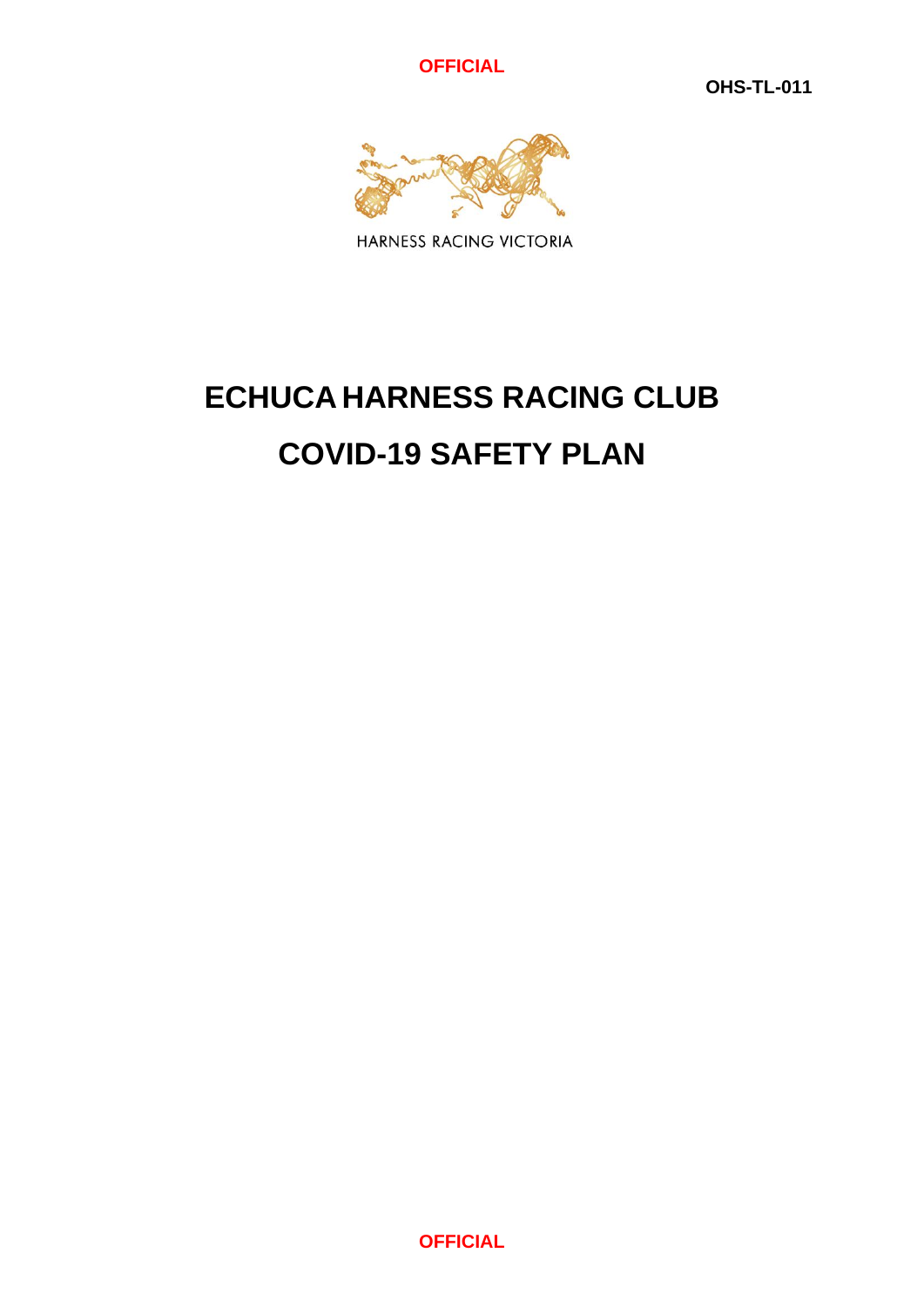

Contents

# **Echuca Harness Racing Club**

# **COVID-19 Safety Plan**

**OHS-TL-011** (29 Jun 2020)

### **OFFICIAL**

| 1.                                                                       |                                                                     |  |  |
|--------------------------------------------------------------------------|---------------------------------------------------------------------|--|--|
| 2.                                                                       |                                                                     |  |  |
| 3.                                                                       | ROLE OF THE COVID MARSHAL (Formerly the COVID-19 RESPONSE OFFICER)5 |  |  |
| $\mathbf{4}$ .                                                           |                                                                     |  |  |
|                                                                          |                                                                     |  |  |
|                                                                          |                                                                     |  |  |
| 5.                                                                       |                                                                     |  |  |
| 6.                                                                       |                                                                     |  |  |
|                                                                          |                                                                     |  |  |
|                                                                          |                                                                     |  |  |
|                                                                          |                                                                     |  |  |
| 7.                                                                       |                                                                     |  |  |
| 8.                                                                       |                                                                     |  |  |
| 9.                                                                       |                                                                     |  |  |
| 10.                                                                      |                                                                     |  |  |
| 12.                                                                      |                                                                     |  |  |
|                                                                          |                                                                     |  |  |
|                                                                          |                                                                     |  |  |
|                                                                          |                                                                     |  |  |
|                                                                          |                                                                     |  |  |
|                                                                          |                                                                     |  |  |
| 12.6 Notifying the Workforce and other personnel of a confirmed case  14 |                                                                     |  |  |
|                                                                          |                                                                     |  |  |
|                                                                          |                                                                     |  |  |

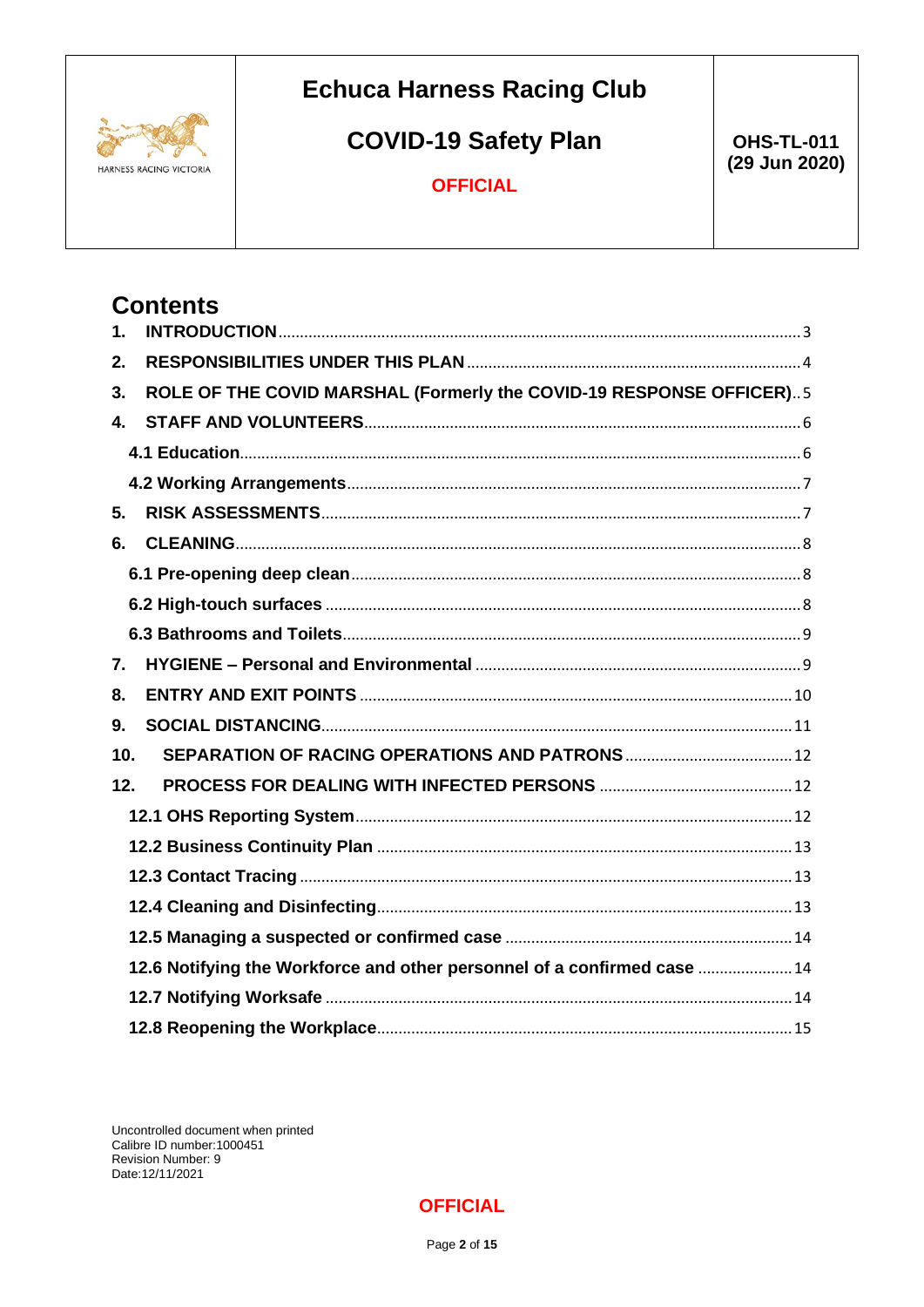

# **COVID-19 Safety Plan**

 **OHS-TL-011 (29 Jun 2020)**

**OFFICIAL**

### <span id="page-2-0"></span>**1. INTRODUCTION**

The purpose of this COVID-19 Safety Plan ("Plan") is to provide overarching guidelines for the implementation and management of COVID-19 (Coronavirus) prevention and mitigation procedures by Echuca Harness Racing Club ("Club").

The objectives of this Plan include (but are not limited to):

- Supporting the Club, its members, participants, staff and volunteers in the staged resumption of Club activities, whilst ensuring the ongoing viability of harness racing and the health and safety of our people, our industry and the general community.
- Ensuring there are strong controls embedded within Club protocols to prevent exposure of COVID-19 by anyone who has interactions with the Club for any purpose.
- Ensuring that in the unfortunate event of a confirmed COVID-19 case, Club personnel are fully equipped to effectively respond to the case and work with authorities and HRV in the containment of COVID-19.

This Plan has been formulated and aligned with government restricted activity measures, public health advice and health and safety laws.

This Plan has been ratified within the Club's governance arrangements and will be regularly reviewed and updated as the COVID-19 crisis evolves and in response to any directives of the Victorian or Federal Government.

Echuca Harness Racing Club has prepared this Plan in order to demonstrate how it will comply with the following COVID-19 protocols:

- Compliance with Government directives;
- Monitoring of overall COVID-19 case numbers, as well as cases in the local area;
- Education of staff and volunteers;
- Risk assessment of Club processes.
- Increased cleaning frequencies and regimes;
- Separation between the Club's public areas (i.e. dining and bistro) and racing operations to ensure that there is no opportunity for any non-racing persons to come into contact with essential racing personnel;
- The implementation of strict biosecurity and hygiene protocols:
- Social distancing requirements; and
- Responding to suspected and confirmed cases of COVID-19.

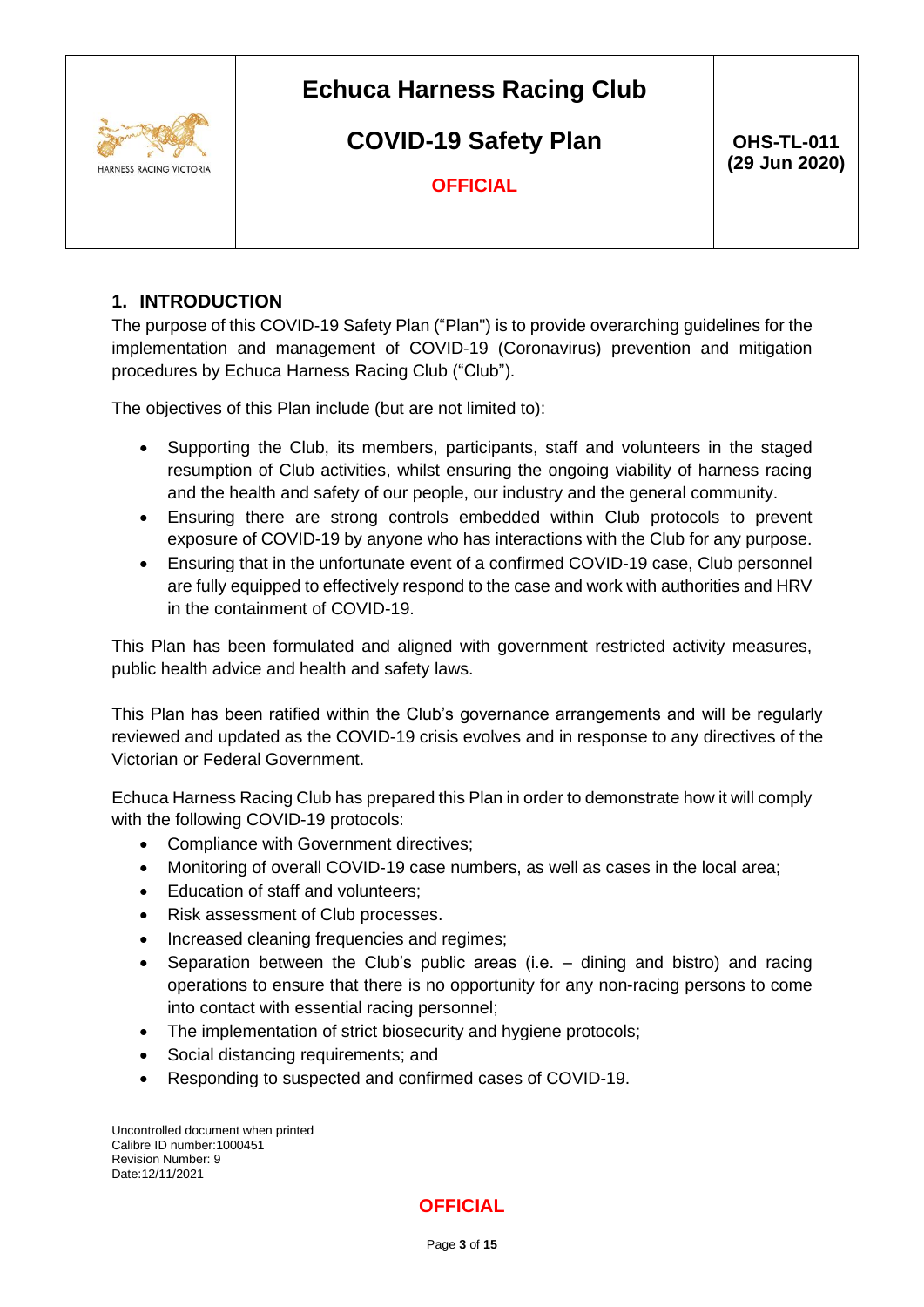

**COVID-19 Safety Plan**

 **OHS-TL-011 (29 Jun 2020)**

**OFFICIAL**

### <span id="page-3-0"></span>**2. RESPONSIBILITIES UNDER THIS PLAN**

Echuca Harness Racing Club retains the overall responsibility for the effective management and implementation of this Plan.

The Committee of Echuca Harness Racing Club is responsible for:

- Approving the Plan and overseeing the implementation of the arrangements in the Plan; and
- Revising the Plan as required, ensuring it reflects up to date information from government and public health officials.

The Committee has appointed the following person as the Echuca Harness Racing Club COVID-19 Response Officer to execute the delivery of the Plan and to act as a point of contact for information relating to this Plan:

| <b>Name</b>           | Hope Gamble       |
|-----------------------|-------------------|
| <b>Contact Email</b>  | echuca@hrv.org.au |
| <b>Contact Number</b> | 0490 812 037      |

Echuca Harness Racing Club expects all members, participants, officials, administrative staff and volunteers to:

- Comply with the health directions of government and public health authorities;
- Understand and act in accordance with this Plan and any amendments as updated;
- Comply with any testing and precautionary measures implemented by the Club;
- Act with honesty and integrity in regard to the state of their personal health and any potential symptoms; and
- Monitor their health and take a cautious approach to self-isolation and reporting of potential symptoms.

Uncontrolled document when printed Calibre ID number:1000451 Revision Number: 9 Date:12/11/2021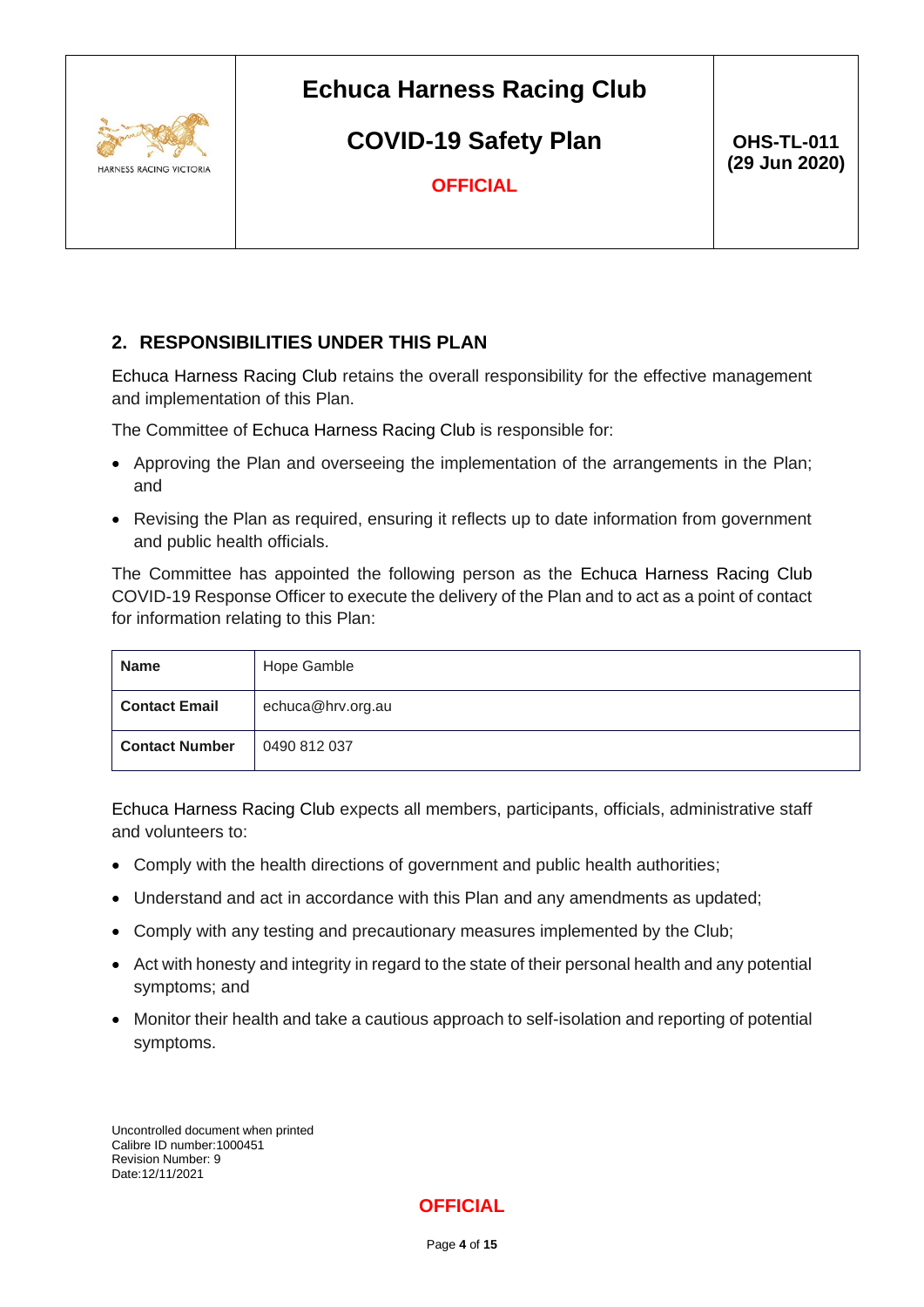

**COVID-19 Safety Plan**

 **OHS-TL-011 (29 Jun 2020)**

**OFFICIAL**

### <span id="page-4-0"></span>**3. ROLE OF THE COVID MARSHAL (Formerly the COVID-19 RESPONSE OFFICER)**

The COVID Marshal will be Echuca Harness Racing Club's key resource and central point of contact for all matters relating to COVID-19on behalf of the Club. The COVID-19 Marshal Roles and Responsibilities include:

- Overseeing the development and implementation of the organisation's [COVID-19](https://www.sportaus.gov.au/return-to-sport#covid-19_safety_plan)  [Safety Plan.](https://www.sportaus.gov.au/return-to-sport#covid-19_safety_plan)
- Preparing a business risk assessment in consultation with the Committee, as well as staff and volunteers.
- Periodically reviewing the effectiveness of this Plan and risk assessments for the Club and updating the Plan as necessary (i.e.- as per Government directives issued).
- Advising the Club Committee on the effectiveness of the COVID-19 Safety Plan arrangements and seeking assistance where required.
- Acting as the contact point for the Club members, participants and other relevant stakeholders (including Government authorities, HRV and other clubs). Ensuring processes embedded within the Club are consistent with this Plan and appropriate documentation is maintained to support this Plan.
- Ensuring that the plan is available for inspection by authorities.
- Ensuring appropriate response processes are acted upon should there be a suspected or confirmed case of COVID-19.
- Ensuring staff are trained in procedures and are kept up to date. It is important for the Club to be able to respond efficiently and effectively in the event of any increase in community risk as well as suspected or confirmed cases directly related to the Club. In order to support this the COVID Marshal will be responsible for:
- Regularly monitoring government websites including the Department of Health and Human Services (DHHS) to check on COVID-19 infection rates within their local area and overall.
- Encouraging all staff, participants, and customers to download the COVIDSafe App.
- Keeping abreast of news and media alerts relating to COVID-19.
- Rostering other COVID Marshals to ensure that the COVIDSafe plan is being adhered to.

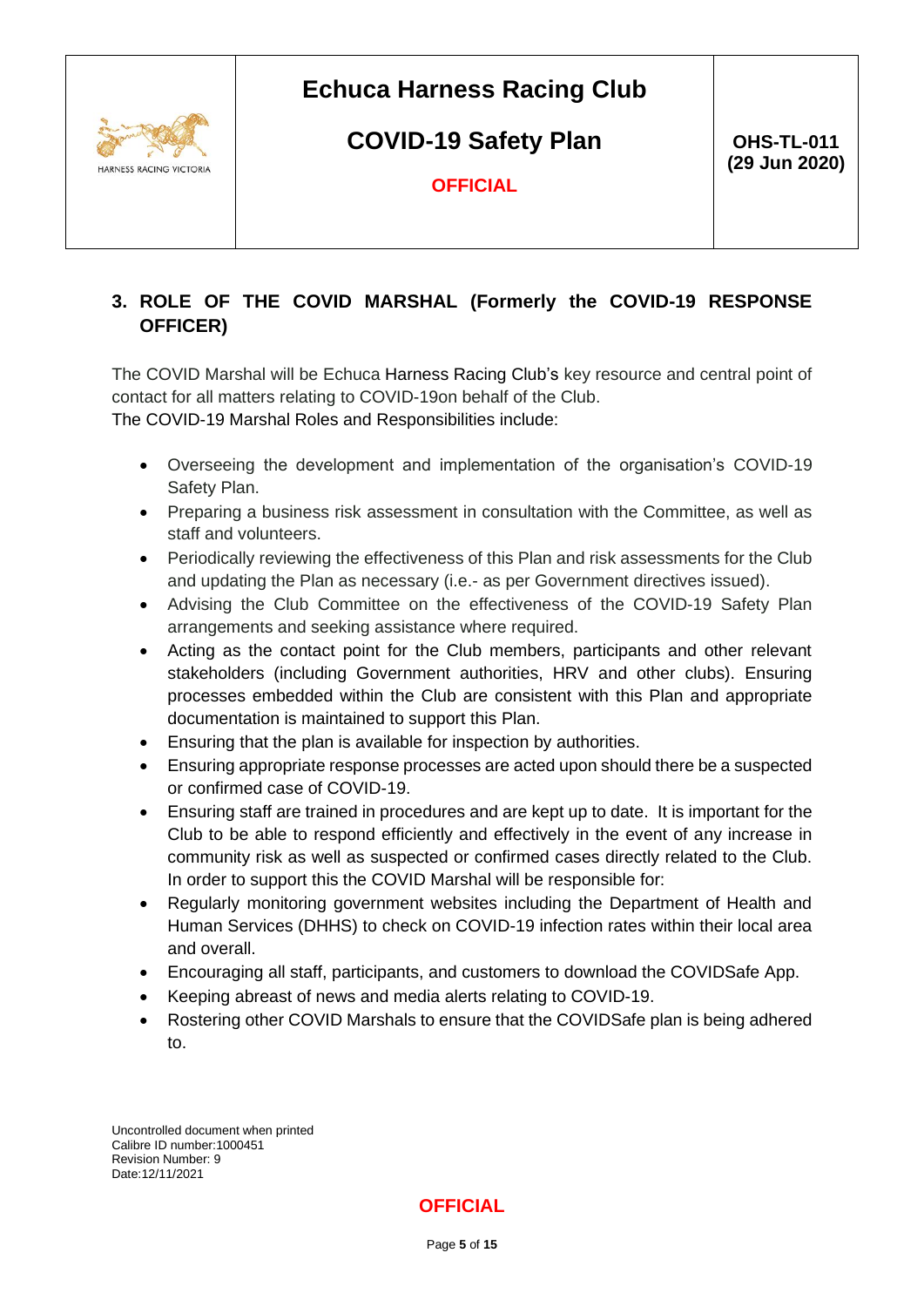

**COVID-19 Safety Plan**

 **OHS-TL-011 (29 Jun 2020)**

**OFFICIAL**

Where HRV has mandated the provision of additional COVID Marshals, HRV will assist clubs by providing a COVID Marshal or reimbursing the club for the cost of hiring a COVID Marshal. COVID Marshals may be required in stalls, clubhouse areas or to assist in checking vaccination compliance at the entry point.

### <span id="page-5-0"></span>**4. STAFF AND VOLUNTEERS**

All staff and volunteers will be instructed not to attend the Club if they are unwell.

#### <span id="page-5-1"></span>**4.1 Education**

Echuca Harness Racing Club will ensure that staff and volunteers are trained and kept up to date in relation to the Club's COVID-19 procedures. COVID-19 information and updates will be an agenda item on all Club and team meetings.

Club staff and volunteers will undergo training that covers the fundamentals of infection prevention and control for COVID -19 including:

- What is COVID-19;
- Signs and Symptoms;
- Keeping safe-protecting yourself and others, physical distancing; and
- Myth busting.

Club staff and volunteers will complete the online training provided by the Australian Government. [Health.gov-COVID-19-infection-control-training.](https://www.health.gov.au/resources/apps-and-tools/covid-19-infection-control-training)

Records of training conducted will be retained for audit purposes.

Echuca will ensure that our staff and volunteers complete any additional training as deemed necessary and as directed by HRV.

Hospitality staff will complete the Victorian Government training as the first preference. [COVID-19 Return to work](https://rtw.educationapps.vic.gov.au/) It is not necessary for hospitality staff to complete both training courses.

Echuca will instruct staff and volunteers in relation to [COVID-19 cleaning](https://www.safeworkaustralia.gov.au/sites/default/files/2020-05/COVID-and-Cleaning-info-sheet_26May2020_0.pdf) processes and provide sufficient supplies of cleaning products.

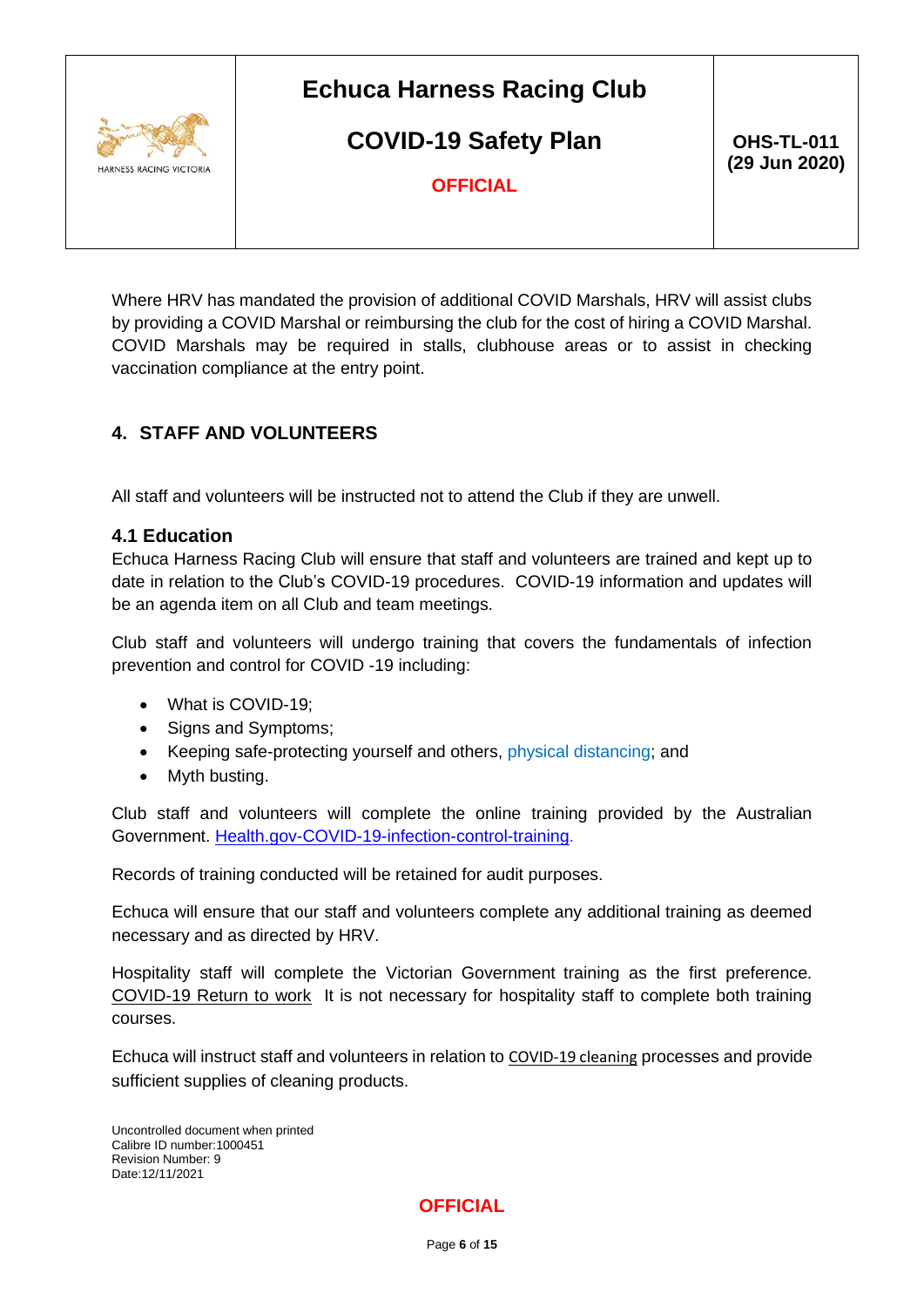

### **COVID-19 Safety Plan**

 **OHS-TL-011 (29 Jun 2020)**

**OFFICIAL**

Echuca will display the DHHS poster "How to wear a face mask" at the entry and in various locations within the club. The Club is aware that the circumstances related to the wearing of masks can change quickly in response to updated government directives.

Where masks are required to be worn, Club Officials will monitor the correct use of masks by all staff, volunteers and other persons entering the club. This poster can be located on the Trots website [here](https://www.thetrots.com.au/hrv/assets/File/Covid-Docs/How%20to%20wear%20a%20face%20mask%20-%20poster.pdf)

Current advice related to mask wearing can be accessed at [DHHS face-masks](https://www.dhhs.vic.gov.au/face-masks-vic-covid-19)

### <span id="page-6-0"></span>**4.2 Working Arrangements**

Echuca will ensure that any staff that are able to work from home do so and that any time in the office is limited to necessary race or trial preparation duties.

Echuca will conduct an analysis to ensure that there is minimal movement of staff between racetracks as well as between other workplaces. Records of staff movements will be maintained.

Where possible, Echuca Harness Racing Club will ensure that workforce bubbles are created by rostering staff for staggered start and break times and in teams/areas to reduce the number of contacts and ensure physical distancing.

Echuca will ensure that staff contact details are up to date and that the contact list is able to be accessed by Club Officials, whilst ensuring that privacy guidelines are adhered to.

#### <span id="page-6-1"></span>**5. RISK ASSESSMENTS**

Echuca Harness Racing Club has conducted a risk assessment for its operations, including an assessment of controls the Club has embedded to mitigate COVID-19 exposures.

A risk assessment has also been completed for employees and volunteers who are in the vulnerable risk categories (as defined by Government) including, those who are:

• Over 70;

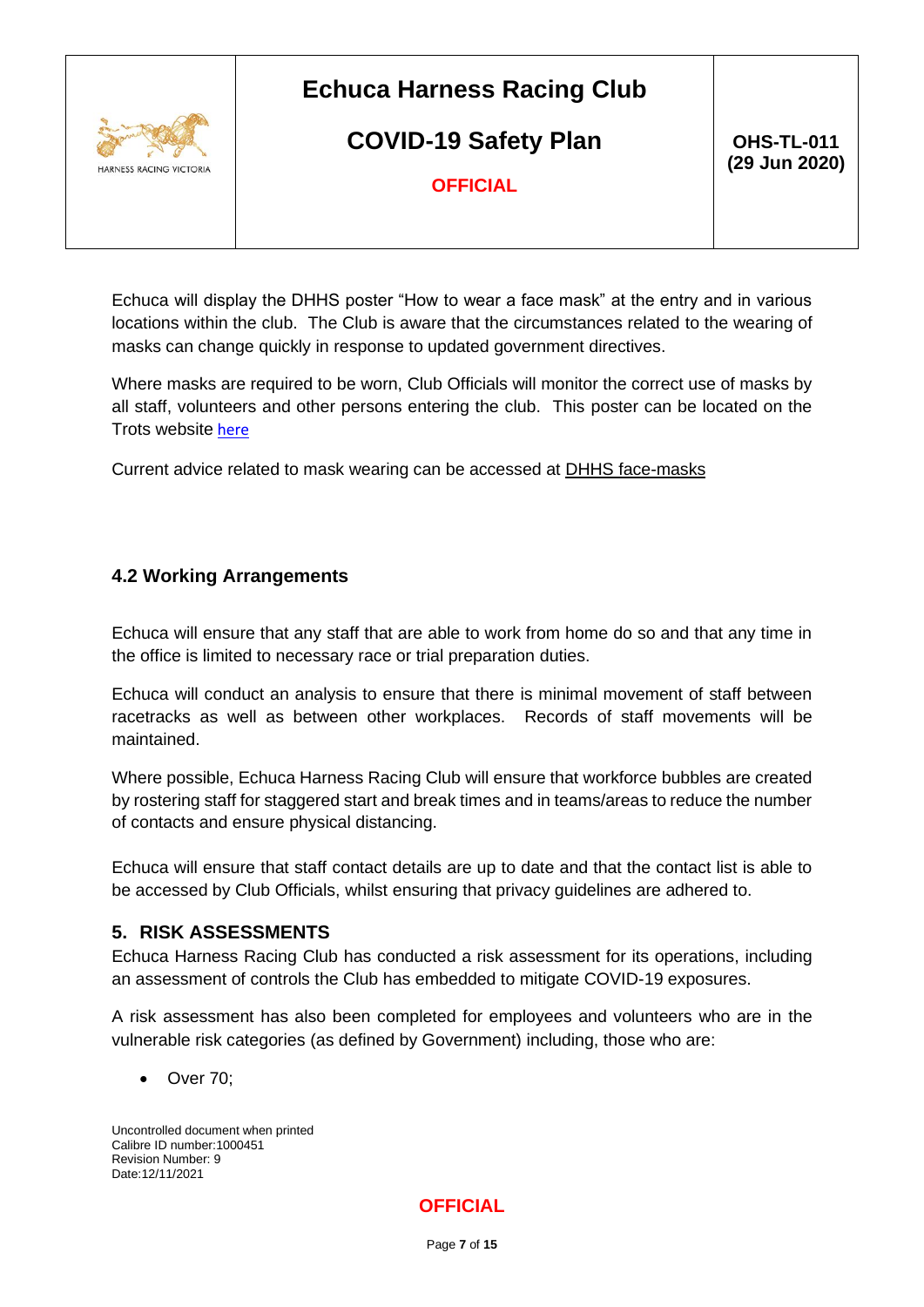

# **COVID-19 Safety Plan**

 **OHS-TL-011 (29 Jun 2020)**

**OFFICIAL**

- Over 65 with existing health conditions;
- Over 50, indigenous with existing health conditions; and
- With compromised immune systems.

For confidentiality purposes, the risk assessment for those vulnerable employees and volunteers will be retained in a secure location, with restricted access to only authorised persons.

#### <span id="page-7-0"></span>**6. CLEANING**

The Club's cleaning processes are consistent with the following guidelines issued by the Government:

- Cleaning and disinfecting to reduce COVID-19 transmission (issued on 20 March 2020). Link [here](https://www.bayside.vic.gov.au/sites/default/files/business_and_commerce/covid19_cleaning_and_disinfection_for_food_businesses.pdf)
- Echuca Harness Racing club have engaged Nardin Anderson for cleaning pre race meeting

#### <span id="page-7-1"></span>**6.1 Pre-opening deep clean**

Echuca Harness Racing Club have conducted an initial deep cleaning prior to re-opening and have implemented an environmental cleaning schedule to ensure frequent cleaning and disinfection of high touch surfaces and bathrooms.

#### <span id="page-7-2"></span>**6.2 High-touch surfaces**

Regular cleaning and sanitising of common high-touch contact surfaces will help reduce the spread of COVID-19, the minimum requirement is twice daily. Surfaces and fittings should also be cleaned immediately when visibly soiled and after any spillage. A sanitiser or disinfectant should be used following thorough cleaning. Cleaning frequencies have been increased and staff and volunteers have been instructed to clean their areas, especially when starting or completing their shift. The Club will supply sufficient quantities of cleaning products.

Where possible, high touch communal items will be replaced with alternatives e.g. disposable and single use items.

Common contact surfaces include (but are not limited to):

- Eating and drinking utensils;
- Tables and chairs (including underneath);

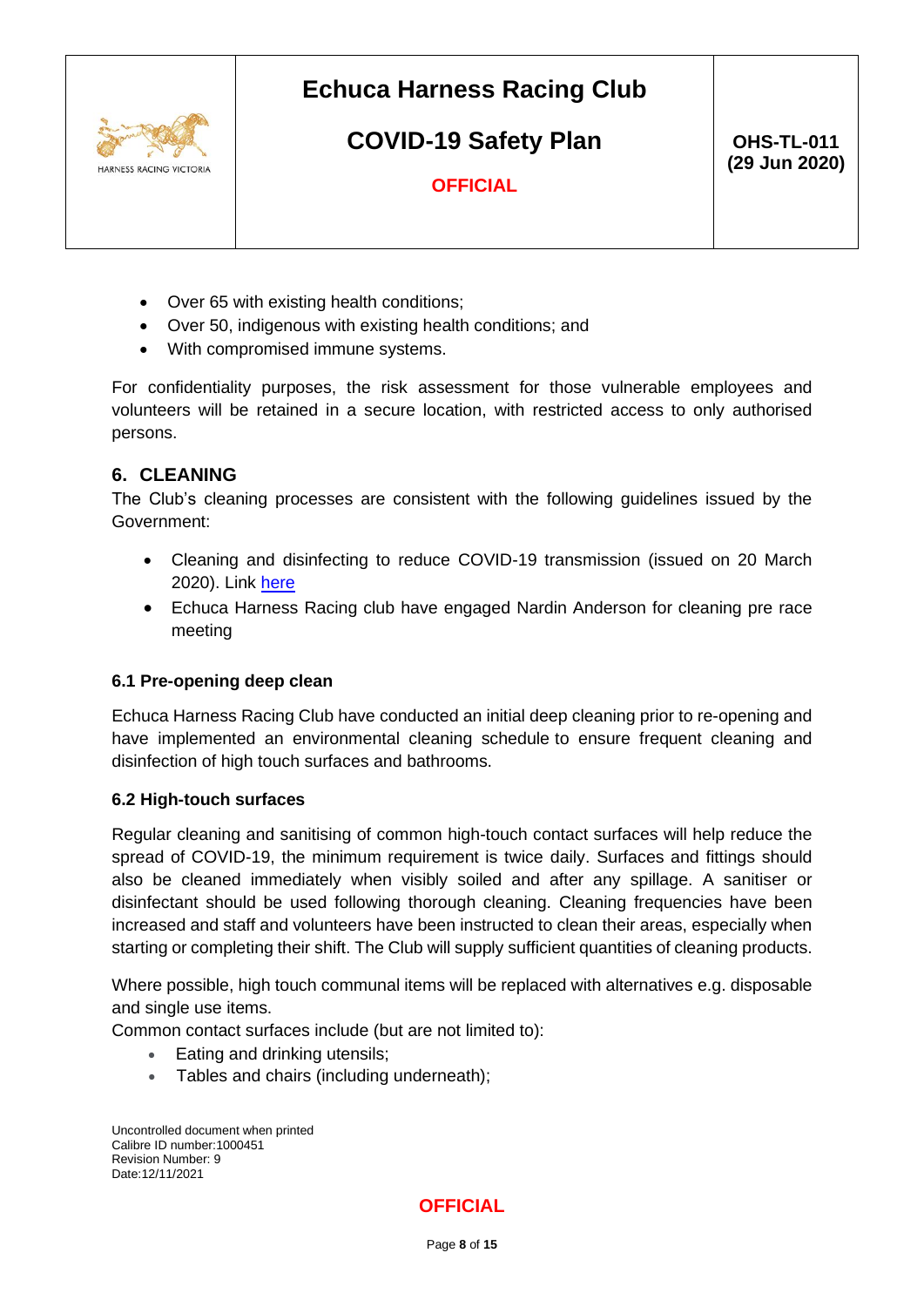

# **COVID-19 Safety Plan**

 **OHS-TL-011 (29 Jun 2020)**

**OFFICIAL**

- Kitchen and food contact surfaces:
- Door and cupboard handles;
- Handrails;
- Refrigerator handles;
- Tap handles;
- Switches;
- Phones:
- EFTPOS keypads; and
- ATM machines.

Echuca HRC will maintain documented cleaning records. Compliance will be achieved by completing a [Covid-Cleaning Log](https://www.thetrots.com.au/hrv/assets/File/Covid-Docs/Cleaning/Cleaning%20Log.xls).

#### <span id="page-8-0"></span>**6.3 Bathrooms and Toilets**

Bathrooms and toilets, including high touch surfaces within them, will be frequently cleaned. Bathroom and toilet cleaning frequencies should increase relative to the number of persons in the premises. Toilets will be maintained in working condition with warm running water for the hand basin.

### <span id="page-8-1"></span>**7. HYGIENE – Personal and Environmental**

The Club will promote hygiene practices to ensure all persons attending the Club are observing appropriate hygiene measures to minimise the risk of exposure to, contracting or spreading COVID-19.

All persons attending the Club will be encouraged to follow the protocols below:

- Washing hands often with soap and water for at least 20 seconds. This includes before and after eating and after going to the toilet;
- Using alcohol-based hand sanitisers when soap and water is not available;
- Avoid touching eyes, nose and mouth;

The Club will:

- Increase the amount of fresh air by opening windows or using air conditioning. The Club will ensure that air conditioning is turned on or windows are opened at least one hour prior to the race or trial meeting. Air conditioning will remain on or windows will remain open for the duration of the race or trial meeting.
- Clean and disinfect surfaces and objects that are frequently used;

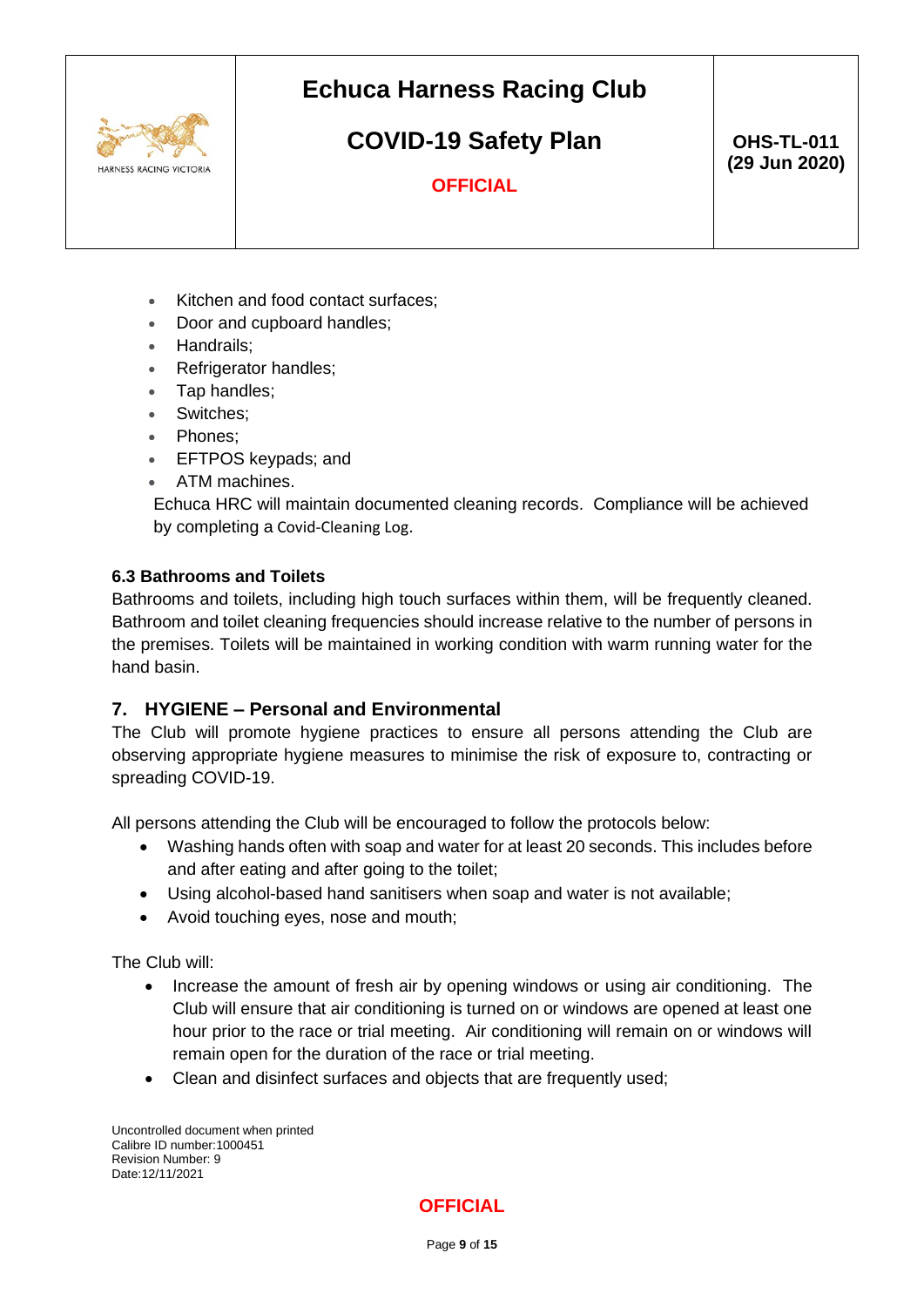

**COVID-19 Safety Plan**

 **OHS-TL-011 (29 Jun 2020)**

**OFFICIAL**

- Display hand hygiene posters near all hand washing facilities to support hygiene practices; and
- Provide soap dispensers, disposable hand towels/dryers and hand sanitiser as well as waste receptacles to hygienically dispose of paper towel.

### <span id="page-9-0"></span>**8. ENTRY AND EXIT POINTS**

Effective as of 12 April 2021, all attendees (patrons and participants) will be required to check-in using the Victoria Government QR Code service. The COVID check-in marshal shall be responsible for ensuring that they sight the 'green tick' as evidence of completion.

Where patrons are permitted, evidence that they are fully vaccinated (or exempt) must be provided on entry.

The Echuca Harness Racing Club will provide a tablet to assist persons who don't have a smart phone. The club will provide a written form in the event of internet failure.

From 16 October 2021 clubs, with the assistance of HRV Stewards or other authorised personnel, shall ensure that each participant on entry to the racetrack provides evidence (for sighting only) of compliance with the Chief Health Officer COVID-19 Mandatory Vaccination (workers) [Directions.](https://www.dhhs.vic.gov.au/victorias-restriction-levels-covid-19)

- 16 October to 21 October evidence of at least one vaccination or appointment to receive first vaccination by 22 October.
- 22 October evidence of at least one COVID-19 vaccination
- 26 November evidence of fully vaccinated status (two vaccinations)

All persons attending the club will continue to follow HRV entry procedures that have been implemented during the COVID-19 crisis, including:

- Not attending the premises when they are unwell or where they have had exposures to a confirmed case of COVID-19.
- Completion of the check-in process via the Victoria Government QR code service.
- Wearing a wrist band, if issued, on entry to designate dining, functions or other areas permitted
- Sanitise their hands and maintain personal hygiene. Sanitiser will be made available at entry points.

Social distancing will be enforced at entry points via:

Uncontrolled document when printed Calibre ID number:1000451 Revision Number: 9 Date:12/11/2021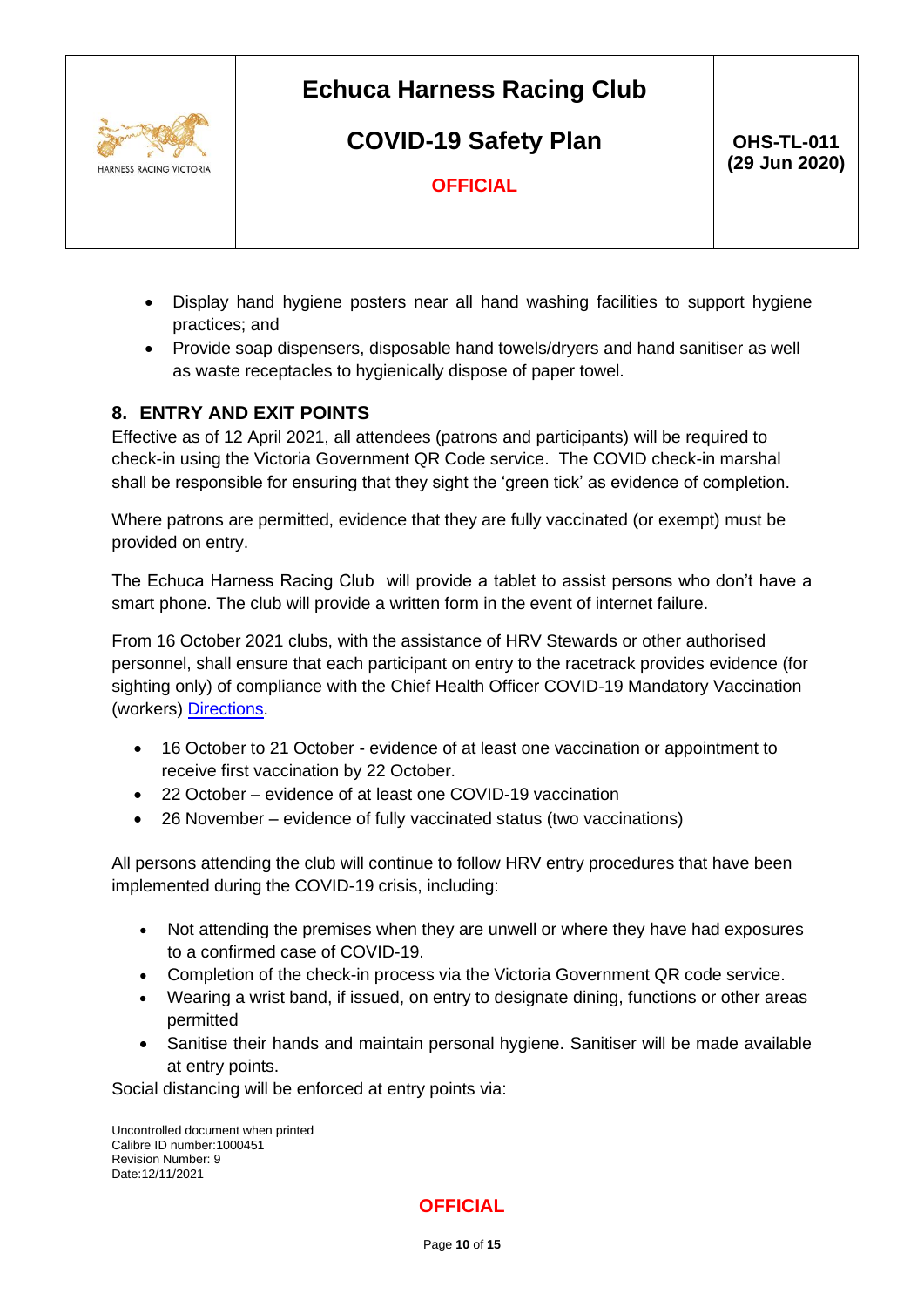

**COVID-19 Safety Plan**

**OFFICIAL**

- The provision of separate entries for public areas and racing operations.
- Visible ground markings to remind entrants of 1.5 metre distancing requirements.
- The following signage will be displayed:
	- $\triangleright$  Advice to patrons regarding the need to provide their contact details.
	- ➢ General COVID -19 information, including symptoms.
	- ➢ Social distancing signs.
	- ➢ COVIDSafe App information.
	- $\triangleright$  How to wear a mask safely.
- The Club will ensure that all persons comply with Government directives to carry a mask at all times and wear it as required, dependant on current government restrictions.
- The industry has also been advised that anyone who is breach of these requirements will be penalised under Rule AHRR 238, which states "A person shall not fail to comply with any order, direction or requirement of the Controlling Body or the Stewards relating to harness racing or to the harness racing industry".

### <span id="page-10-0"></span>**9. SOCIAL DISTANCING**

Echuca Harness Racing Club has implemented the following to ensure social distancing requirements are enforced:

- Signage at the entrance and inside each internal room dictating the number of persons allowable at a given time as per the density quotient requirement – as per government directives.
- Distance markers indicating 1.5 metres separation are positioned at various locations in the venue where patrons may be required to queue e.g. toilets, takeaway areas, bistro payment areas.
- Markings (e.g. arrows) on the floor to direct the flow of foot-traffic to avoid people passing each other.
- Furniture set-up that is at least 1.5 metres apart. Ensure that employees and others do not face each other. This may include office areas or areas used by the stewards on race days.
- Use screens or barriers where appropriate.
- Pre-booking systems to ensure that capacity is not over-reached.

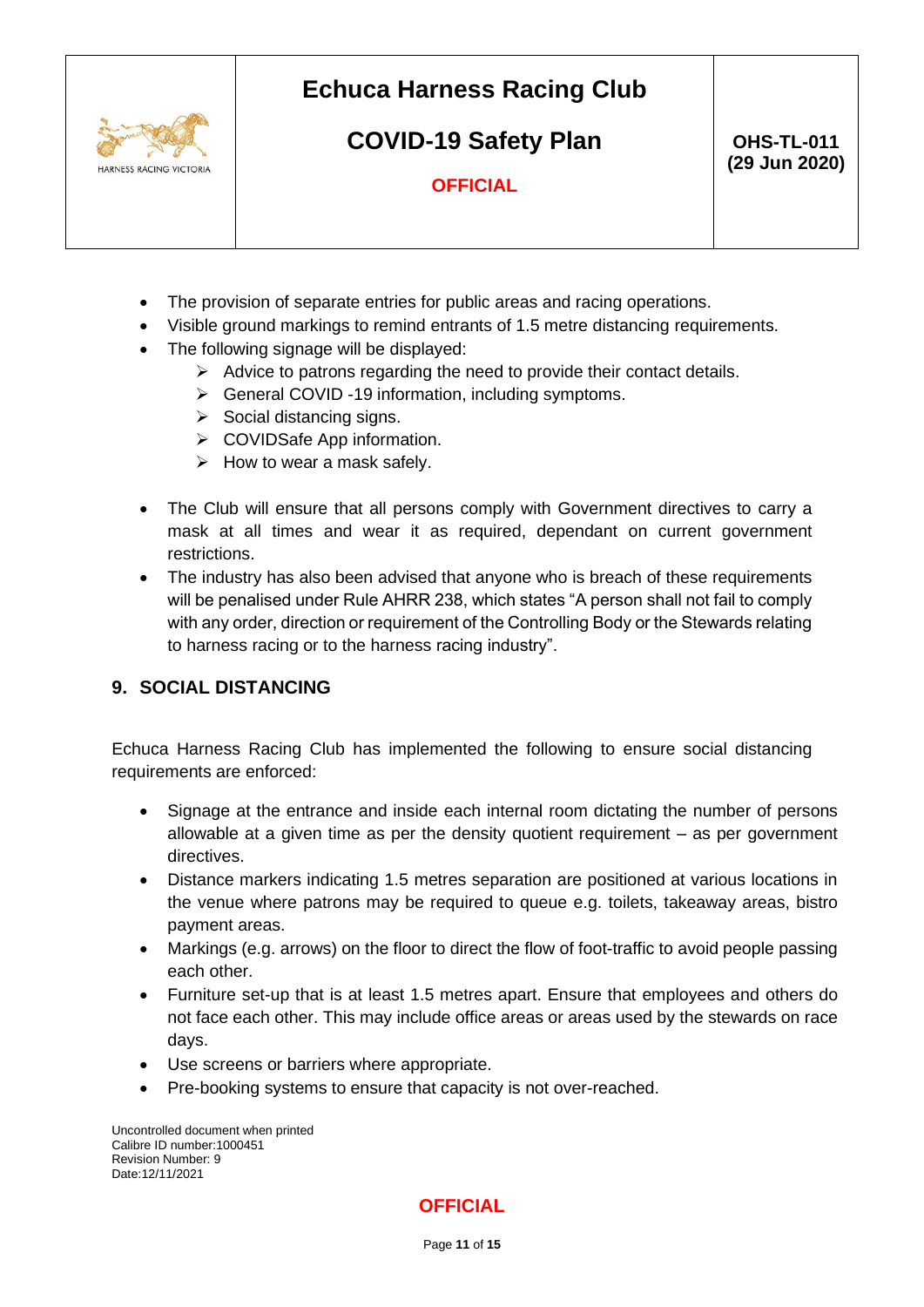

**COVID-19 Safety Plan**

 **OHS-TL-011 (29 Jun 2020)**

**OFFICIAL**

- Security or COVID Marshals are manning the entry to ensure all persons are checked in
- Monitoring physical distancing.
- Delivery is contactless. Any deliveries are dropped off and no signatures are required.
- Policies and procedures enforcing social distancing requirements, which have been communicated to staff, participants, owners and members of the public.

### <span id="page-11-0"></span>**10.SEPARATION OF RACING OPERATIONS AND PATRONS**

Physical separation between essential persons and patrons may be required, depending on the COVID-19 situation at the time of the race meeting and directions provided by HRV. Physical or social distancing is an important part of infection control and must be practised or masks should be worn.

Echuca Harness Racing Club reserves the right to remove patrons who repeatedly fail to observe the Club's social distancing requirements or access restrictions. Essential racing personnel and owners who fail to follow these rules face penalties under AHRR rule 238.

### <span id="page-11-1"></span>**12.PROCESS FOR DEALING WITH INFECTED PERSONS**

HRV has established a [COVID-19 Reporting and Response Policy and Procedure](https://www.thetrots.com.au/hrv/assets/File/Covid-Docs/HRV%20COVID-19%20Reporting%20and%20Response%20Policy%20and%20Procedure.pdf) which details the step by step procedure of responding to COVID-19 cases and working closely with Department of Health (DH) and/or Worksafe. HRV have been following directions of Government and DH on all protocols surrounding response procedures.

Echuca Harness Racing Club will follow the HRV COVID-19 Reporting and Response policy and procedure (LRC-PP-102) which can be located [HERE](https://www.thetrots.com.au/hrv/assets/File/Covid-Docs/HRV%20COVID-19%20Reporting%20and%20Response%20Policy%20and%20Procedure.pdf)

This document provides detailed actions to be taken if there is a confirmed case of COVID-19.

#### <span id="page-11-2"></span>**12.1 OHS Reporting System**

Club Officials, staff and volunteers have been provided with communication and instruction regarding the protocols surrounding reporting COVID-19 related incidents via the OHS Reporting Team. This must be done by logging onto the Trots website and completing the COVID Reporting Form or alternatively by contacting the OHS Reporting Line directly on 03 9214 0664. The COVID Reporting Form must be completed by suspected or confirmed cases

Uncontrolled document when printed Calibre ID number:1000451 Revision Number: 9 Date:12/11/2021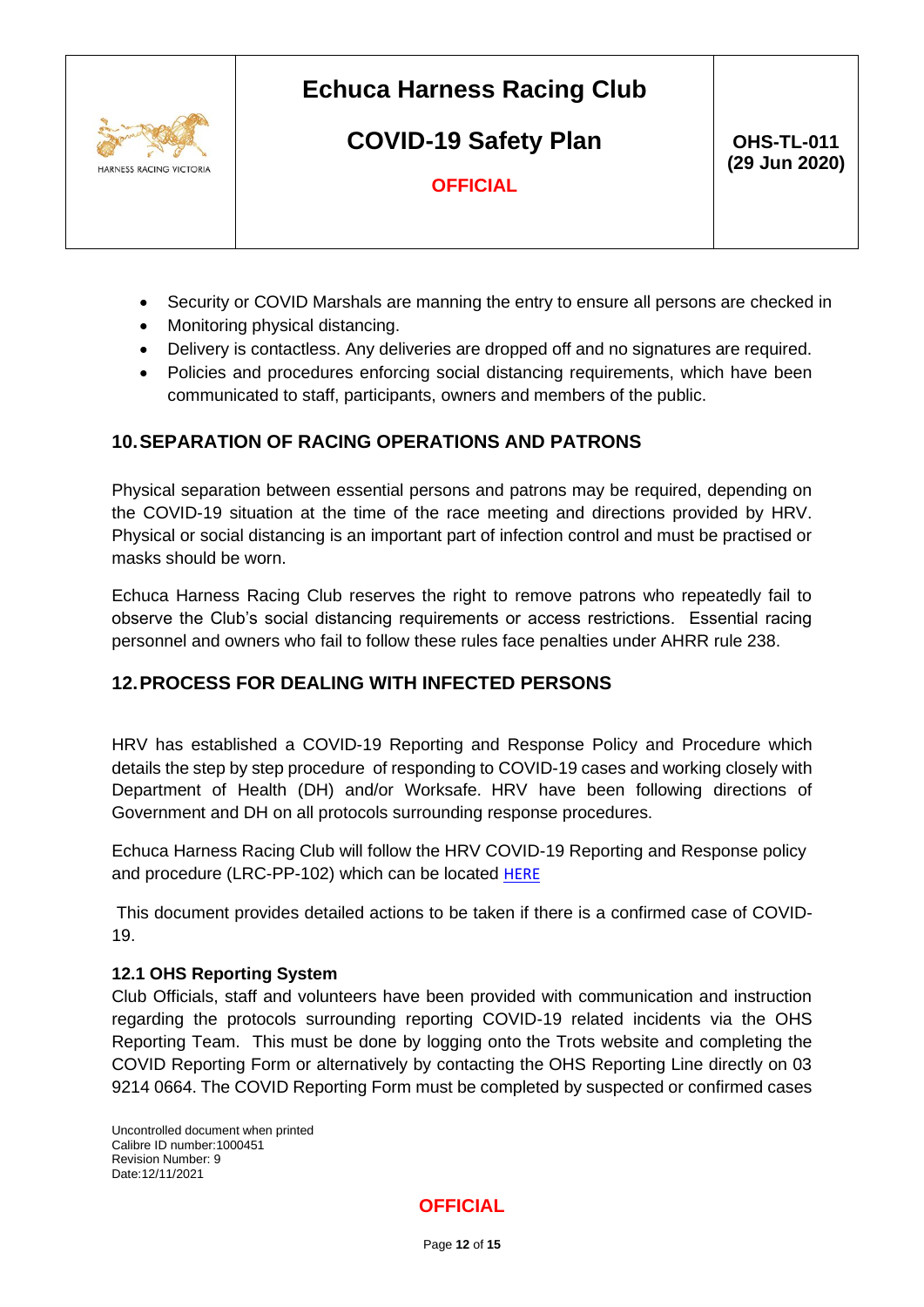

**COVID-19 Safety Plan**

 **OHS-TL-011 (29 Jun 2020)**

**OFFICIAL**

and anyone undergoing testing. As part of this form, it directly asks the reporter to disclose any interactions they have had with the industry to assist with contract tracing where required.

The HRV OHS Reporting Team are fully equipped to respond to and liaise with the Club, DH or Worksafe should the need arise.

### <span id="page-12-0"></span>**12.2 Business Continuity Plan**

Echuca are bound by direction from HRV as part of their Business Continuity Plan process.

HRV has a Business Continuity Plan for Pandemics which covers the impacts of an outbreak and potential closure of the workplace. Specific to coronavirus, HRV has a Coronavirus Response Plan which details the response to COVID-19.

Echuca has a business response team, which consists of Hope Gamble, Robert Height and Norm Visca that will be the first line of defence should an emergency arise. This team of people are fully equipped with HRV's response protocols to COVID and can exercise the HRV COVID-19 Reporting and Response Policy and Procedure where required.

### <span id="page-12-1"></span>**12.3 Contact Tracing**

Echuca is fully prepared to assist DH/Worksafe with contact tracing. The Club maintains records of attendance for the club premises and will provide these records to DH and/or Worksafe to support the contact tracing process. Initial contact tracing will be undertaken in conjunction with HRV so that advice can be provided to the authorities with regards to the steps already taken.

The policy has been communicated to staff, volunteers, club officials, participants and third parties.

### <span id="page-12-2"></span>**12.4 Cleaning and Disinfecting**

Where there is a confirmed case of COVID-19, Echuca will ensure that no one enters the affected area until consultation occurs with Worksafe and/or DH, and a deep clean of the affected area has been undertaken. This could result in either the whole venue shutting down or part of the venue, depending on requirements of DH and Worksafe.

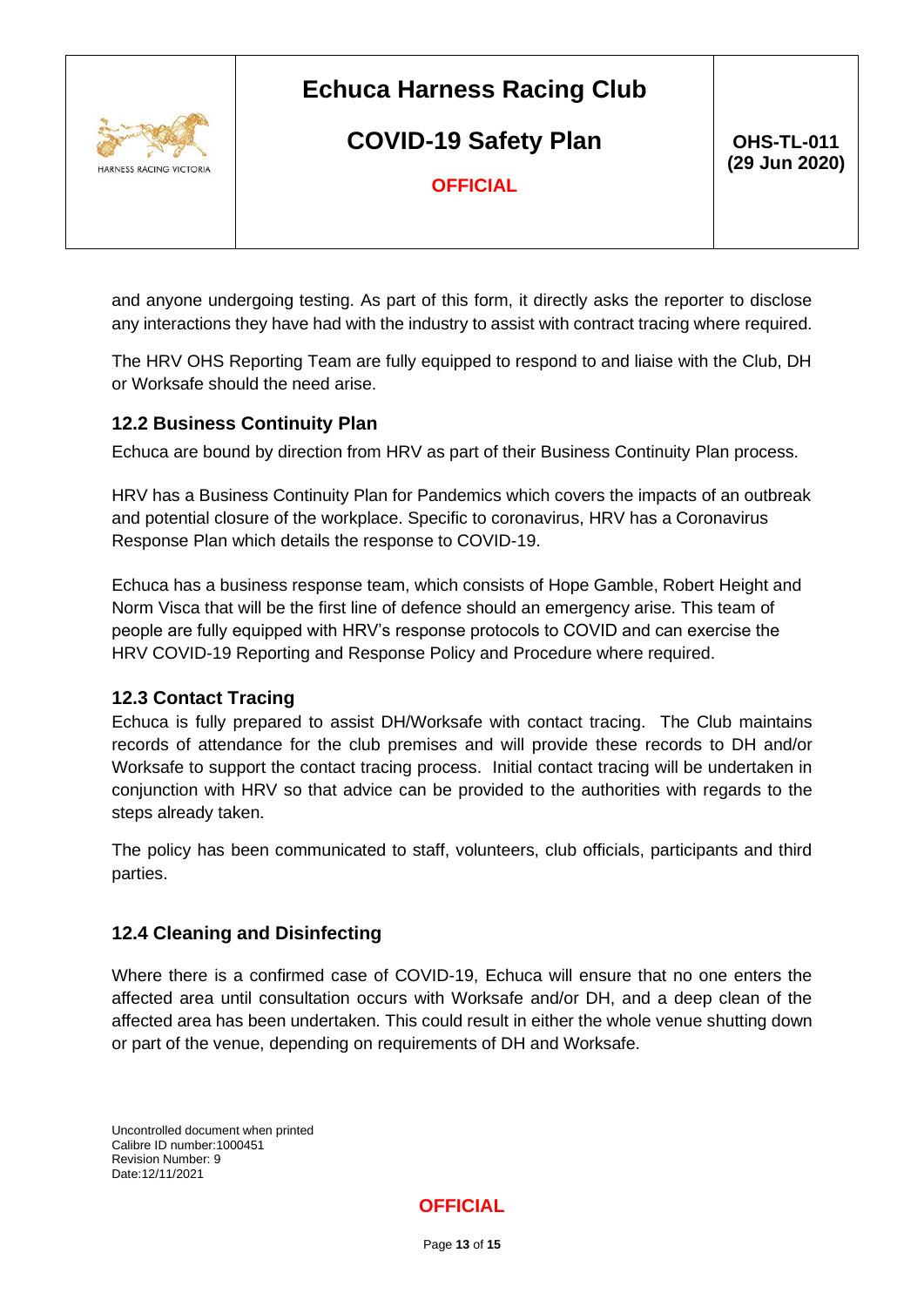

**COVID-19 Safety Plan**

 **OHS-TL-011 (29 Jun 2020)**

**OFFICIAL**

### <span id="page-13-0"></span>**12.5 Managing a suspected or confirmed case**

If there is a suspected or confirmed case Echuca will ensure that the person is segregated from all others and additional PPE provided eg masks and gloves. The person must then be transported safely to their home by private means or to a hospital. Work Safe will also be immediately notified in the instance of a confirmed case.

#### <span id="page-13-1"></span>**12.6 Notifying the Workforce and other personnel of a confirmed case**

Echuca will ensure that the workforce (including staff, volunteers and contractors) are advised of a positive COVID-19 case in line with HRV and DH requirements.

The Club will use the following methods to communicate with personnel:

- Telephone and or text message
- Email

Where a positive COVID-19 case would have further repercussions on the industry (e.g. in the event that personnel had attended races or trials), communications will be referred to the HRV Crisis Management team and the Media & Communications Manager.

#### <span id="page-13-2"></span>**12.7 Notifying Worksafe**

Non-race day occurrence. The club representative must report directly to Worksafe on **13 23 60** on behalf of their club. They must also report to HRV via the HRV OHS Reporting Line **(03 9214 0664)** and liaise with and seek the advice of the HRV Health, Safety and Wellbeing Managerto ensure that all requirements are met. Note that the Primary Contact for a visit by Work Safe will be a nominated Club Official.

Racing related Upon receiving confirmation of a positive case of COVID-19 the process is for the HRV Health, Safety and Wellbeing Manager to report the incident to Work Safe and work with the nominated Club Official, Work Safe and any other relevant stakeholders involved